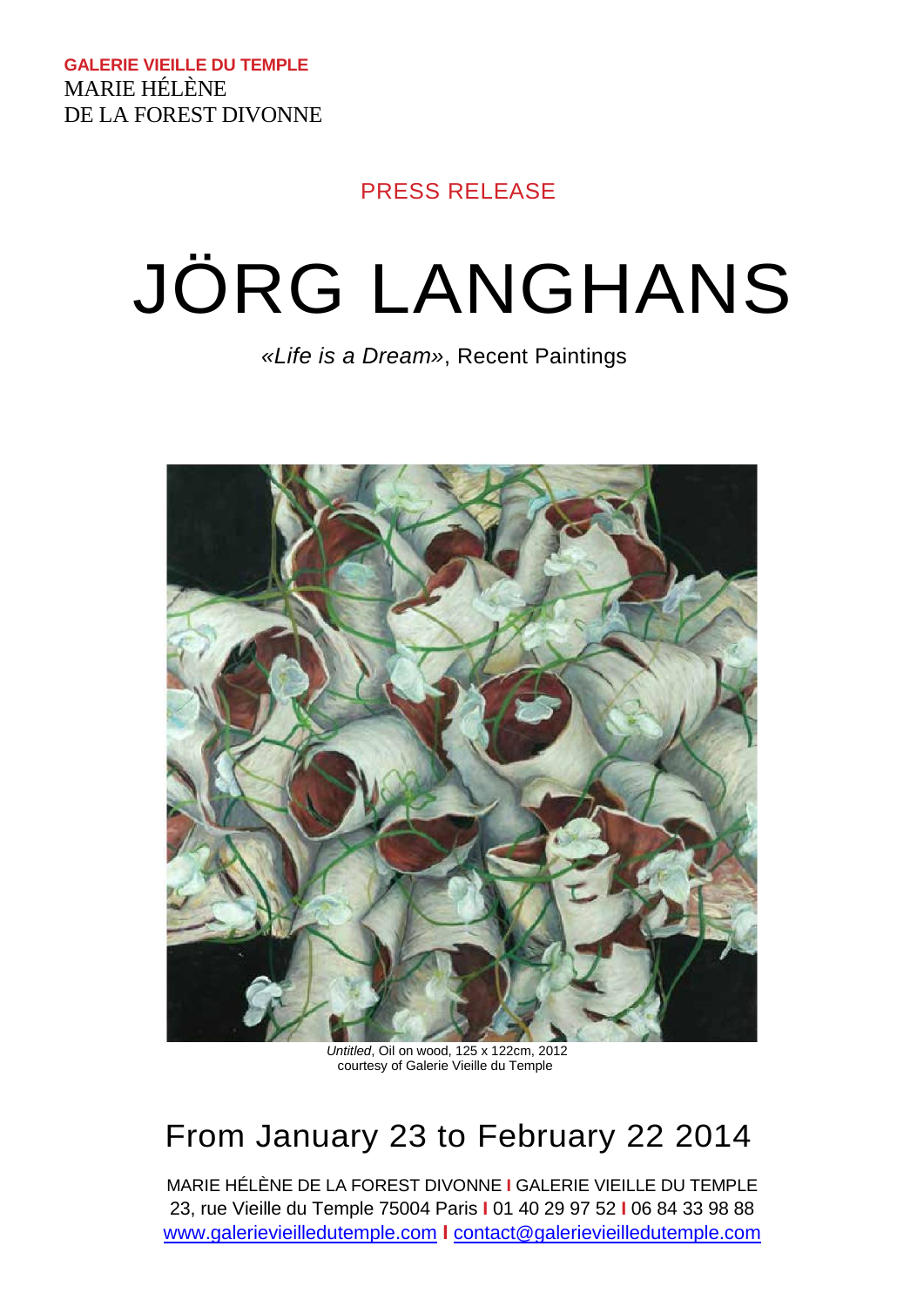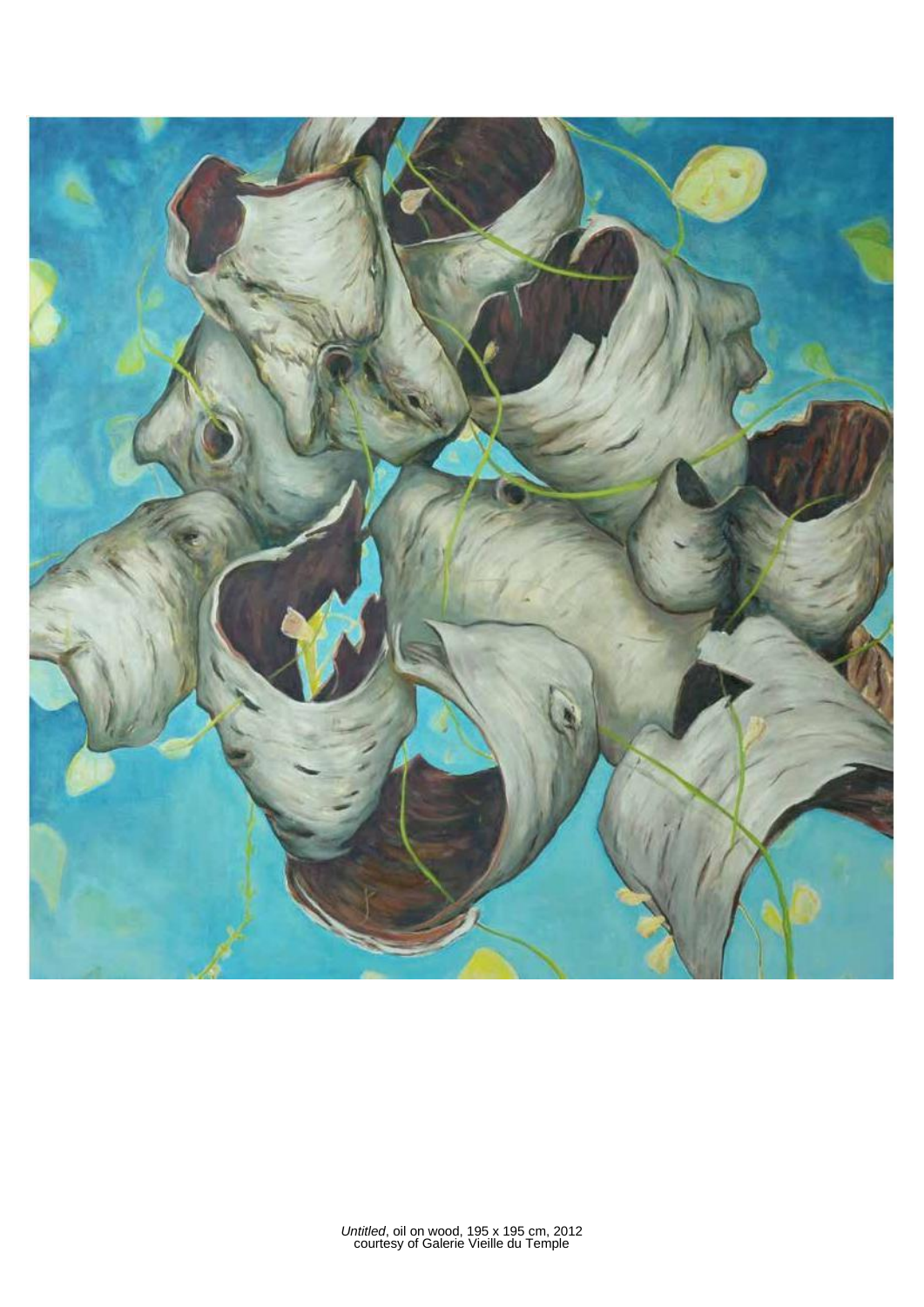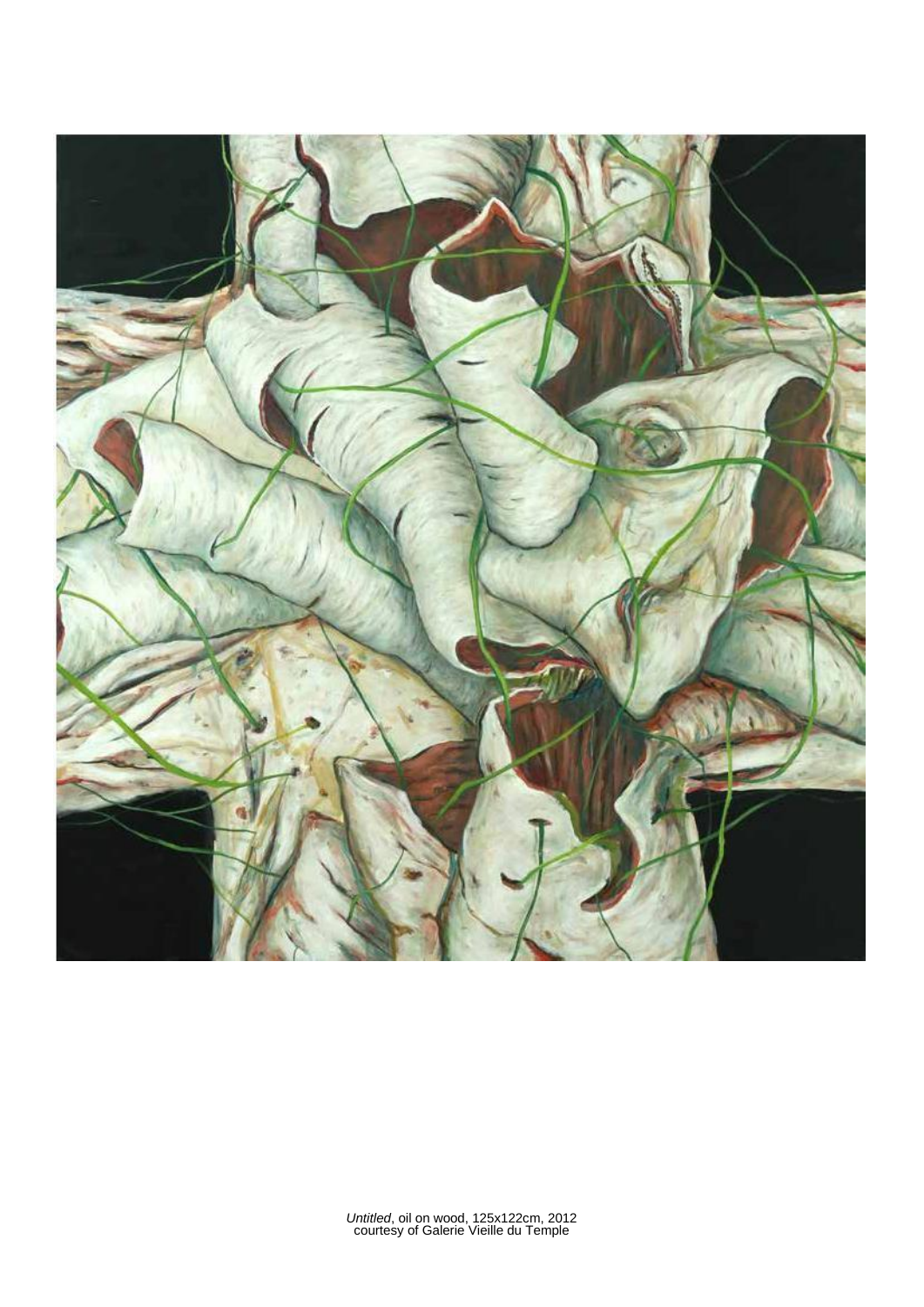#### **GALERIE VIEILLE DU TEMPLE** MARIE HÉLÈNE DE LA FOREST DIVONNE

#### PRESS RELEASE

.

« *La vida es* Life is a dream, *sueno y los suenos* and dreams are no *suenos son* » more than dreams. Calderón

*Die Augen The eyes entgegen the light wie die Äste des like branches Baumes. of a tree. Entwurtzelt, Uprooted, zeigt uns der Baum the tree shows us den Schattenblick the shadow's gaze* Jörg Langhans

*wachsen dem Licht press upwards towards sein tieferes Auge, it's most profound eye,*

Marie Helène de la Forest Divonne is proud to announce the first exposition of Jörg Langhans at the Galerie Vieille du Temple, entitled: "Life is a Dream" – named after the play by Pedro Calderón. The exposition begins on January the  $23^{\text{rd}}$  and ends on February the  $22^{\text{nd}}$  2014.

Jörg Langhans was born in Bonn, Germany in 1966. He moved to Paris in 1984 where he was overcome by the desire to paint and he enrolled at l'École des Beaux Arts de Paris.

At the end of a series of self-portraits in 1993 which concluded in a fragmented vision of the face, the eye and mouth became recurring elements in his work. "The canvas, for me, became from that moment the symbolic space of a unified dream." According to Jörg Langhans they are, "Not a description of the world, but a way to stand and face the world."

In 1998, landscape reappeared in Jörg's work, revitalizing his paintings. In an act of symbolic reunification, Jörg Langhans worked from his self-portraits, merging newfound organic and botanic elements, symbolic of the cyclical nature of the universe, with familiar elements of the human form.

The "Bark" series, which began in 2008, will be on exhibition at la Galerie Vieille du Temple. These works epitomize Jörg's metaphor of reunification. Six years ago during a walk in the forest, Jörg Langhans discovered uprooted birch trees with their bark strewn across the ground. "The whiteness of the bark was as luminous as it was desolate." Irresistibly drawn to the paradox of this skin abandoned by its body, Langhans filled his studio with these enigmatic sculptures.

The exhibited works, both mystical and violent, represent sculptures of bark, fluctuating one against the other within square compositions. These drawings, oil paintings on canvas or works on wood in a mixture of techniques, allude to the famous black square, perhaps as homage to Malevitch. The birch bark also recalls the image of bruised skin as if proof of the absence of the body that previously wore it. Langhans discusses the "horrors of war" in an indirect manner making reference to Goya, but certainly in the manner typical of this artist as he witness and paints the desolate, the forgotten, and the devastated.

The paintings also show that the canvas is only a surface which depicts the passage of the painter. Whether like a memoir the canvas stores memories long after the artist passes, or like flowers and other symbolic vanitas elements- commonly recurring elements in his work- this canvas depicts the ephemeral and serves as a reminder of a fatalistic putrefaction, this tension charges the canvas, brings it to life. The canvas is composed of dreams, of desire and yet of disillusion as well…

The bark is at once a metaphor for skin, for surface, and finally for the painter himself, as if these separate ideas were a singular entity. In this world of dreams, Jörg's mad dreams are able to materialize in this exposition.

**Anna Klossowski**

[anna.klossowski@galerievieilledutemple.com](mailto:anna.klossowski@galerievieilledutemple.com)

01 40 29 97 52

06 88 74 21 31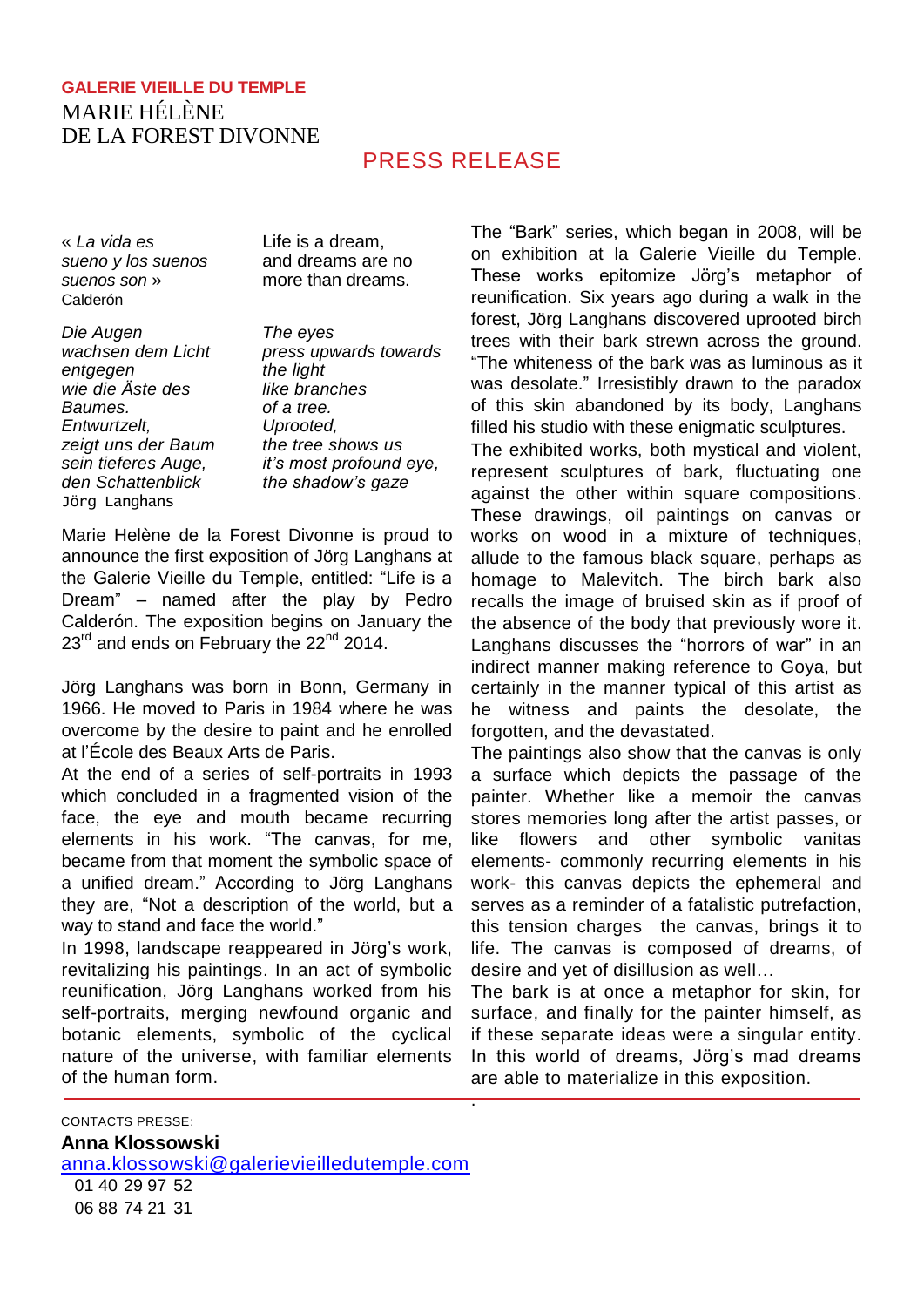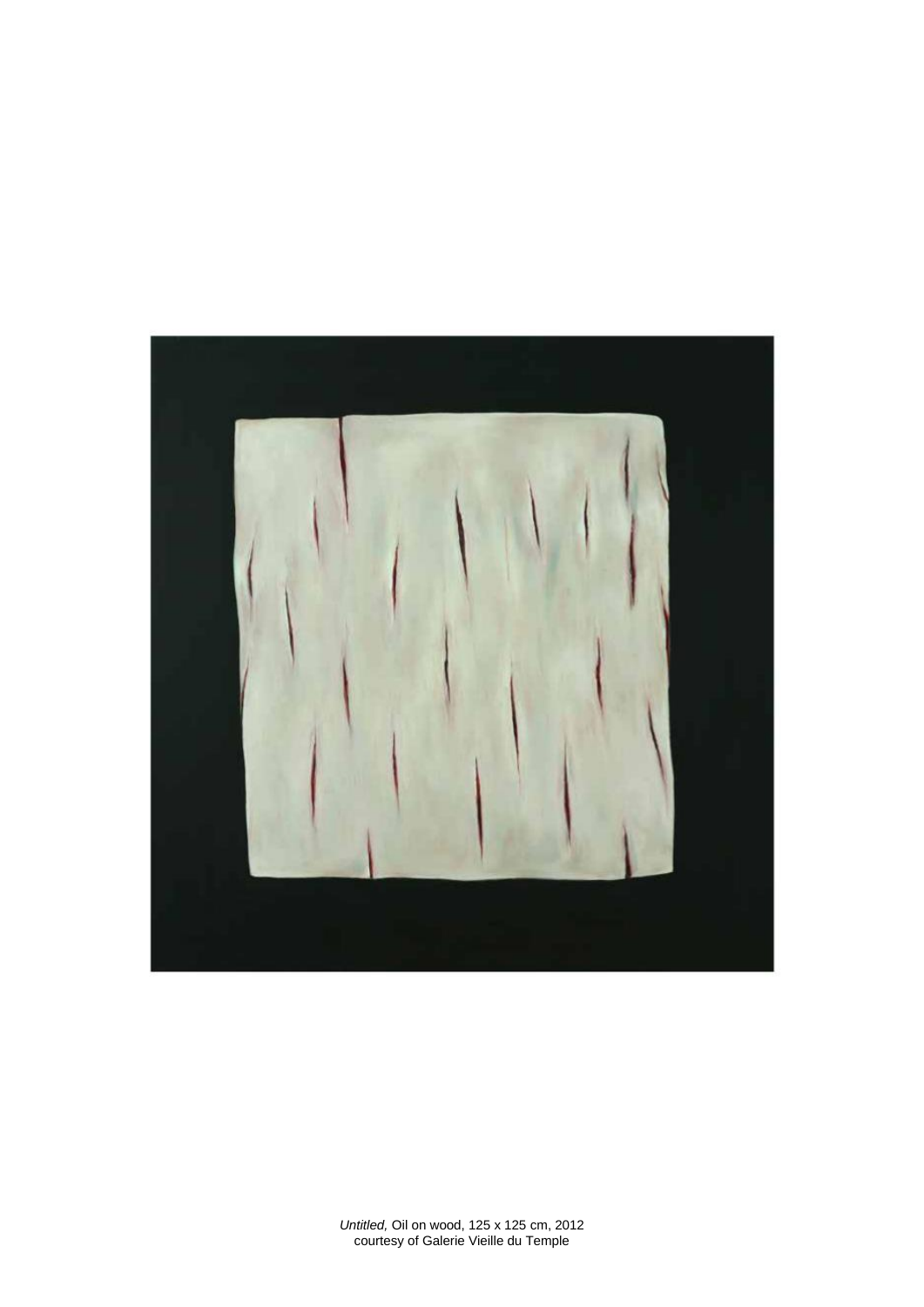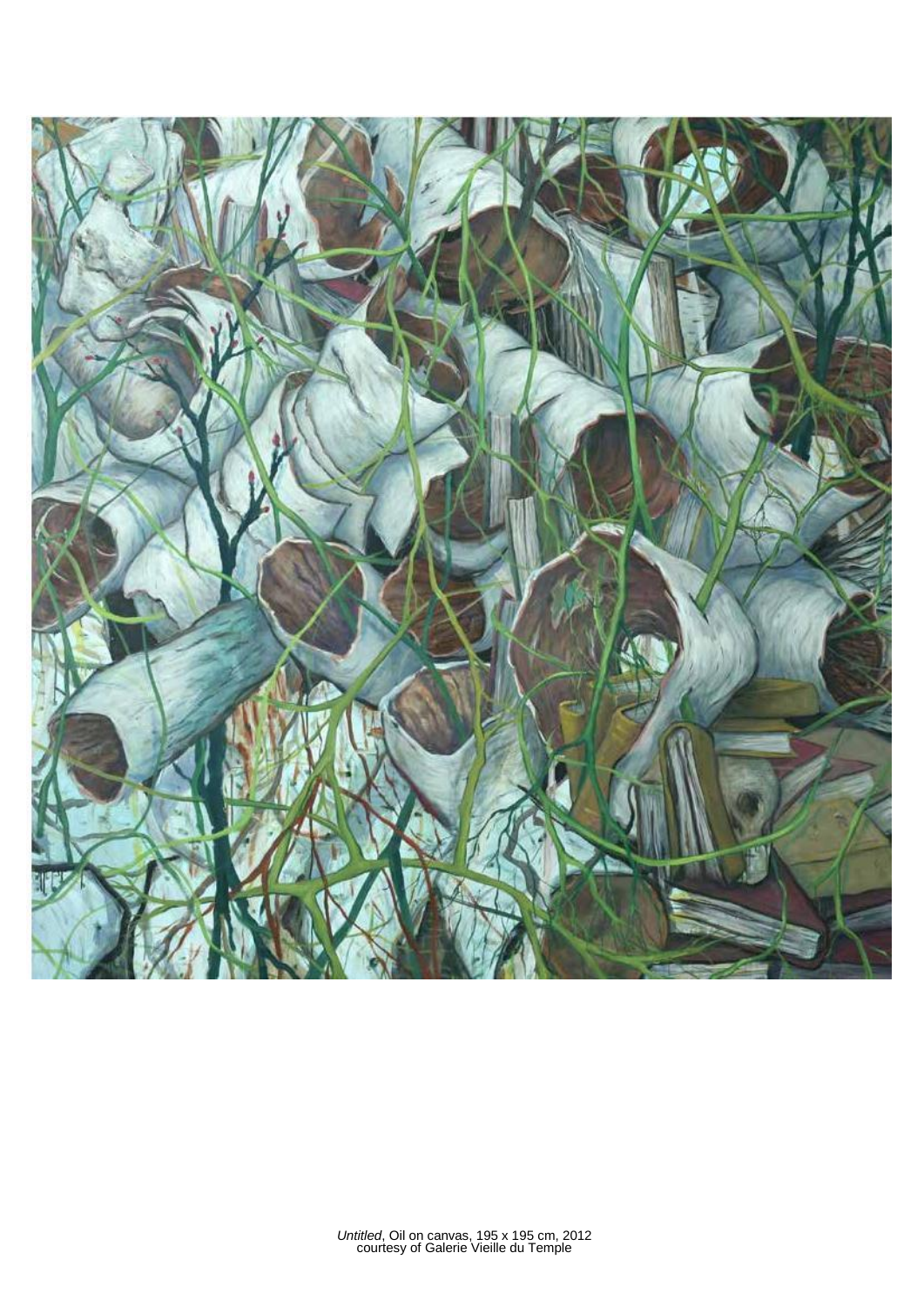

*Untitled*, Mixed Technique on Paper, 25,5 x 30,5cm, 2013 courtesy of Galerie Vieille du temple *Untitled*, Mixed Technique on Paper, 50 x 65 cm, 2013 courtesy of Galerie Vieille du temple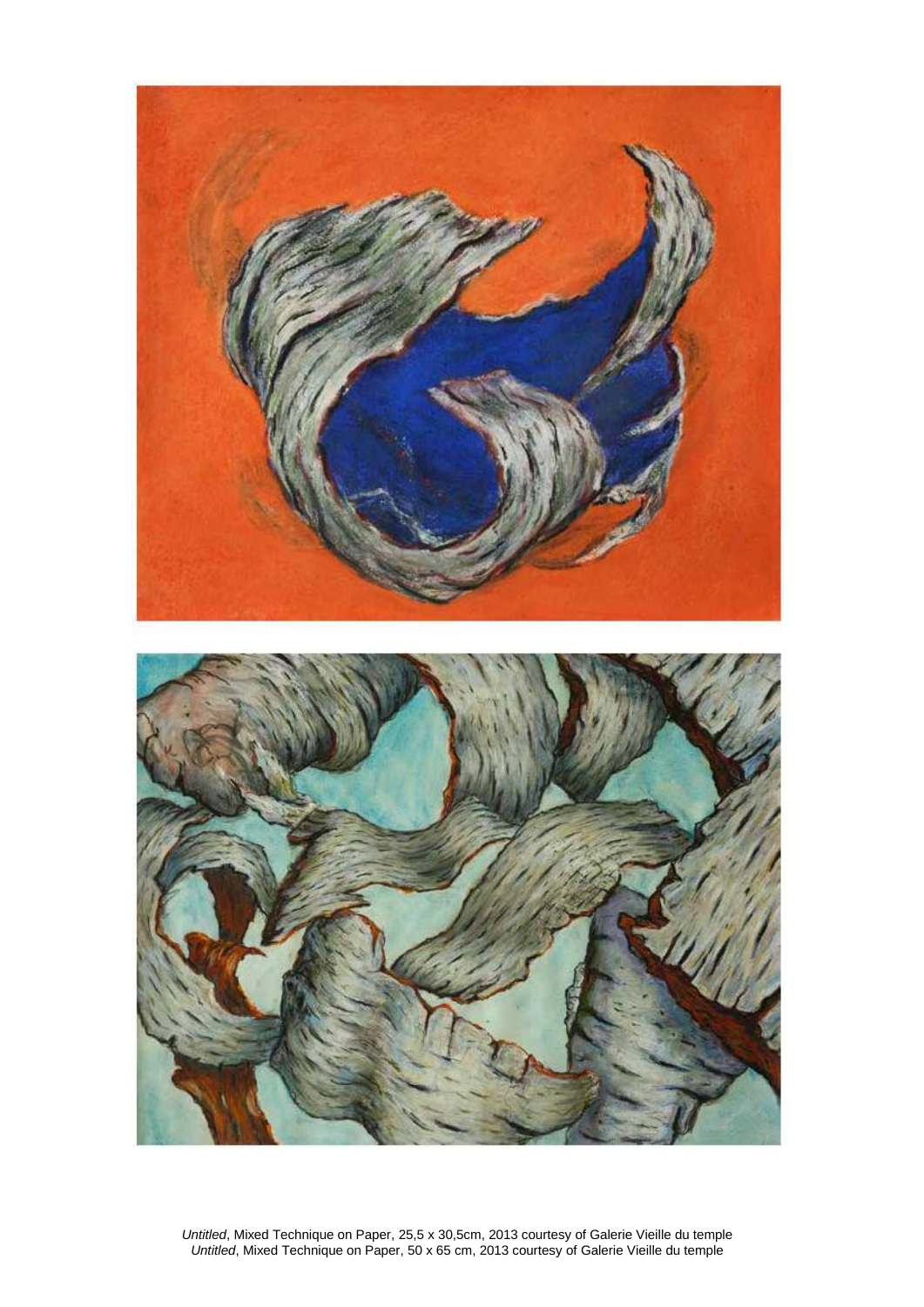## JÖRG LANGHANS

Born in Bonn, Germany en 1966 Lives and works in Angy sur l'Oise

1999-2000 Member of the artistic collective Casa de Velàzquez, Madrid 1998-1999 Grant from the city of Paris, Casa de Velàzquez, Madrid 1991 Diploma from l'École Nationale Superieure des Beaux-Arts de Paris

#### PERSONAL EXHIBITIONS :

- 2013 *Homme-Paysage*, Le Loft Sevigne, Paris
- 2011 *État des lieux (25 ans de peintures)*, Galerie Bruno Mory, Besanceuil (Saône-et-Loire) 2009 *Des mains pour voir*, Galerie Nathalie Gaillard, Paris\*
	- *Le voyageur immobile*, Galerie Nathalie Gaillard, Paris
- 2008 *Avant-mémoires*, Galerie Bruno Mory, Besanceuil (Saône-et-Loire)
- 2007 *Le voyageur immobile*, Galerie Bruno Mory, Besanceuil (Saône et Loire)\*
- 2005 ST'ART, *One-man show*, Galerie Nathalie Gaillard, Strasbourg
- 2004 ART PARIS, *One-man show*, Galerie Nathalie Gaillard
- 2003 *L'Illusion retroussée*, Galerie Nathalie Gaillard, Paris
- 2002 *Apophyse*, La ferme du Couvent, Torcy, (Seine et Marne)
- 2001 *Dermis Dom*, Galerie Bruno Mory, Besanceuil (Saône et Loire)\*
- 2000 *Vanitas, Canto Liquido*, Casa de Velàzquez, Madrid\*
- 1996 *L'Art dans les chapelles*, Chapelle de Saint-Samson (Bretagne)\*
- 1995 Galerie Gloria Cohen, Paris\*
- 1991 Galerie Sabrina Grassi, Paris Galerie Urbis, Amiens
- 1990 Galerie des Beaux-Arts, Paris
- GROUP EXHIBITIONS (selected) :
- 2008 *Du vent dans les branches*, « Art Senat », l'Orangerie, Paris\* *Art Paris*, Galerie Nathalie Gaillard
- 2006 *L'Autoportrait*, Galerie Bruno Mory, Besanceuil (Saône et Loire)
- 2005 Biennale d'Issy-les-Moulineaux\*
- 2004 *Un Artiste*, Un espace, Galerie Bruno Mory, Besanceuil (Saône et Loire) *Univers Partagés*, Galerie Nathalie Gaillard, Paris
- 2003 *Passions*, Galerie Bruno Mory, Besanceuil (Saône et Loire)
- 2001 Villa Lemot (La Garenne-Lemot), Institut Français de Lisbonne
- 2000 X Certamen de Pintura de la UNED, Madrid, (Prix d'acquisition)\* *Artistes de la Casa de Velàzquez* (traveling) : Casa de Velàzquez, Madrid,
	- Institut de France, Paris
- 1999 Centro Cultural del Conde Duque, Madrid
- 1998 Le Mythe d'Icare, Espace l'Estran, Paris
	- Artistas Europeos con Lorca, Centro Cultural Lorca, Bruxelles
- 1996 *Propos d'Artistes II* (traveling), Fondation Coprim; Société Lefranc & Bourgeois, Paris; Abbaye de l'Epau, Le Mans; Musée de Louviers; Palais des Congrès, Saint Etienne\*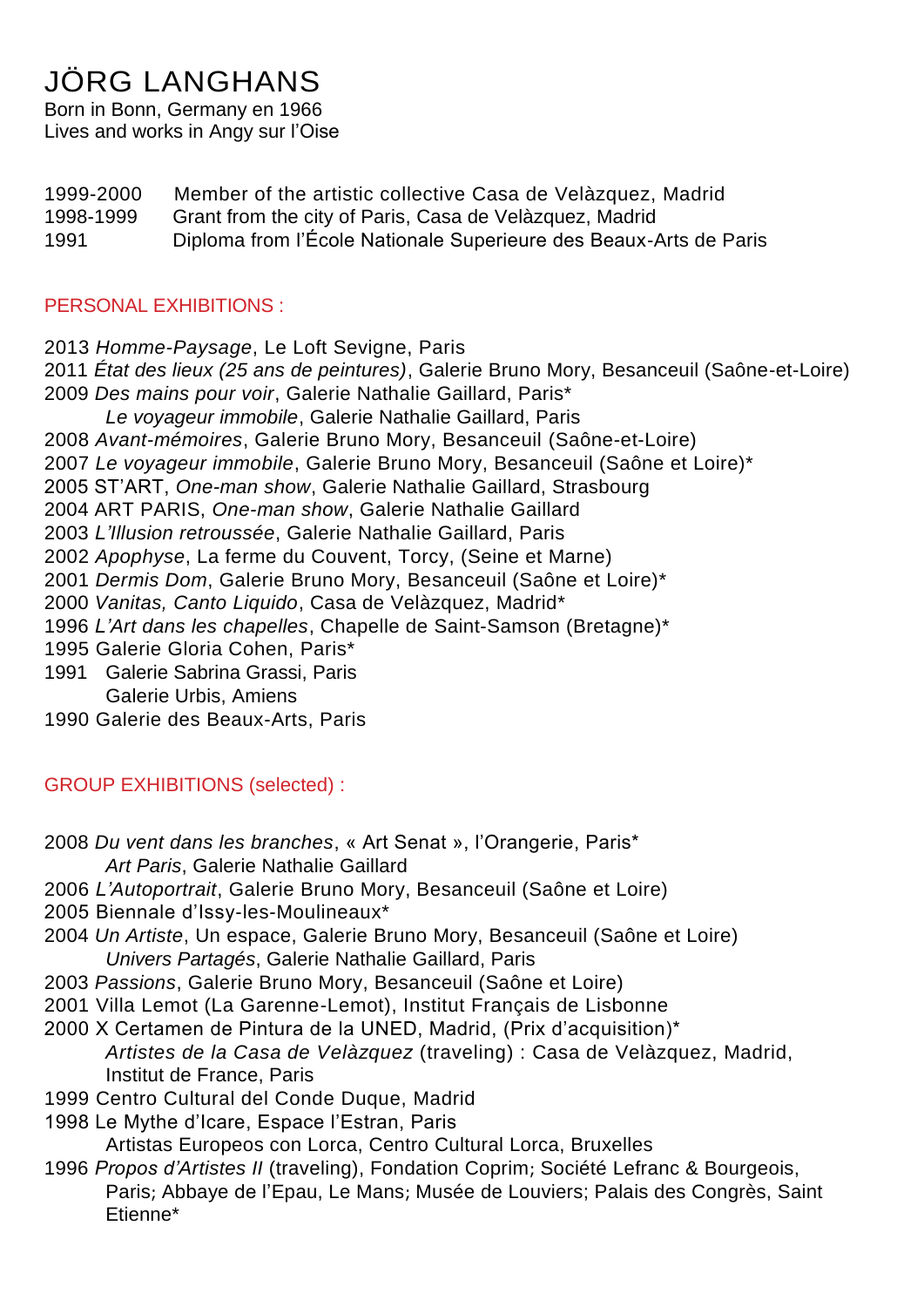*Paysages de la Mémoire*, Fondation Coprim, Paris\* *L'Autoportrait ou le Miroir Eclaté*, Fondation Coprim, Paris *Des Années 80 à nos fours*, Fondation Coprim, Paris *L'Autre Regard*, Galerie de l'Assemblée Nationale, Paris 1991 Vème Edition de SAGA, Galerie Sabrina Grassi, Grand Palais, Paris *Gravures d'Atelier*, Centre Albert-Channot, Clamart

#### PUBLIC COLLECTIONS :

Artothèque de Caen Artothèque de Mulhouse Bibliothèque Nationale de France, Paris Casa de Velàzquez, Madrid Collection UNED, Madrid Mairie de Valdepeñas, Jaén.

\* Expositions which have become the subject of a catalog.